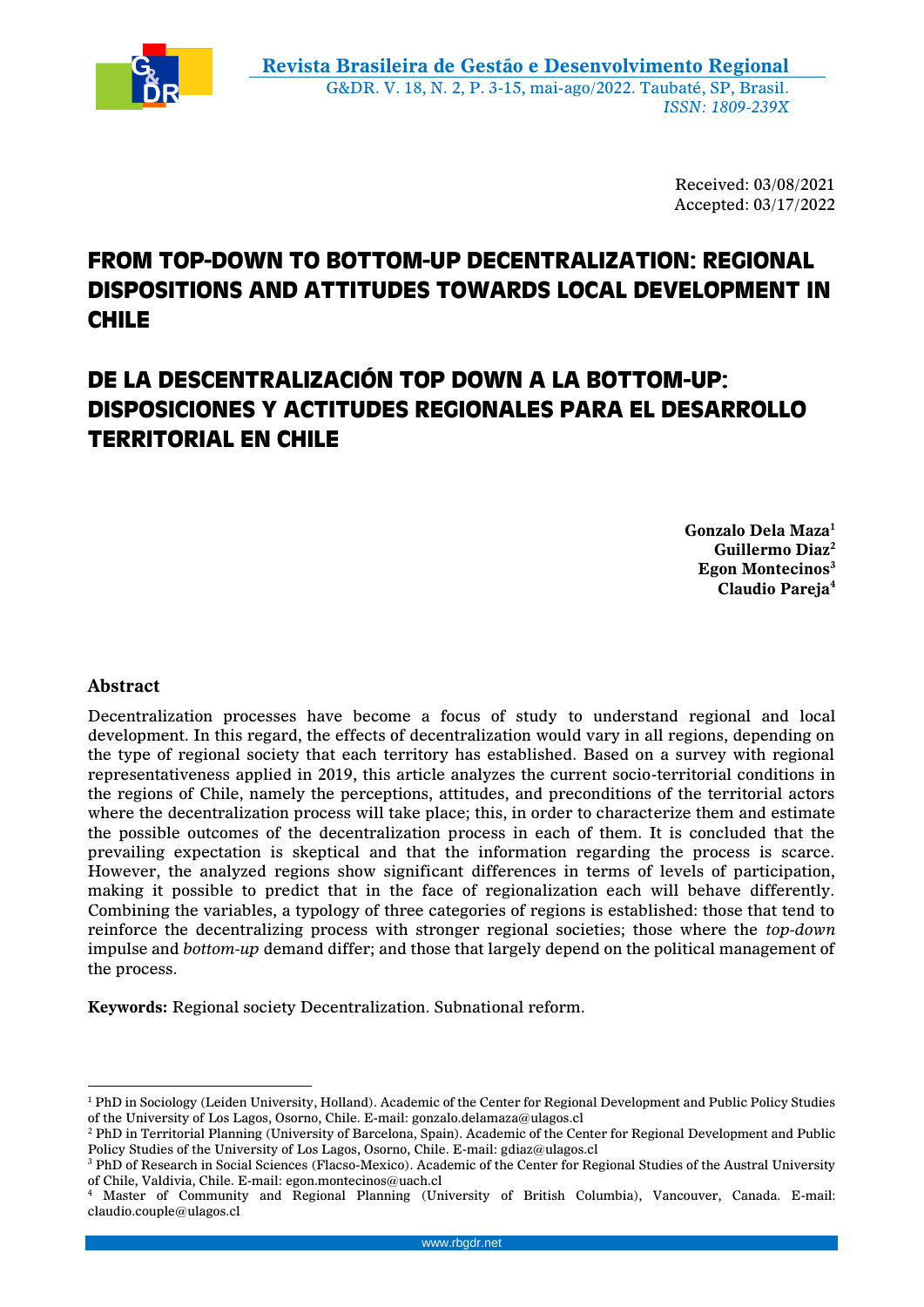## **Resumen**

Los procesos de descentralización se han convertido en foco de estudio para comprender el desarrollo regional y local. Asimismo, los efectos de la descentralización no serían iguales en todas las regiones, dando relevancia al tipo de sociedad regional que se configura en cada territorio. A partir de una encuesta con representatividad regional aplicada el 2019, este artículo analiza las condiciones socioterritoriales existentes en las regiones de Chile, entiéndase por ello percepciones, actitudes y precondiciones de los actores territoriales donde se desarrollará el proceso de descentralización, a fin de caracterizarlas y de estimar los posibles desenlaces del proceso de descentralización en cada una de ellas. Se concluye que la expectativa predominante es más bien escéptica y la información existente sobre el proceso es escasa. Sin embargo existen diferencias marcadas entre las regiones estudiadas en cuanto a niveles de participación las que hacen prever comportamientos disímiles de cada una de ellas frente al proceso de regionalización. Combinando las variables se establece una tipología de tres categorías de regiones: aquellas que tienden a reforzar el proceso descentralizador con sociedades regionales más fuertes; aquellas donde impulso *top down* y demanda *bottom up* difieren y las que dependen en gran medida de la gestión política del proceso.

**Palabras clave:** Sociedades regionales. Descentralización. Reforma subnacional.

## **Introduction: The role of regional societies in the face of decentralization**

In recent years, decentralization has become one of the ways to explain the processes of regional development, citizen participation, and territorial governance, among others. Chile is a unitary and centralized country in the political, administrative, and fiscal spheres. It has a highly centralized public expenditure compared to other unitary countries, with subnational governments executing 14.5% of total expenditure, against the OECD average of 27.4%. A similar pattern may be seen in tax collection, with 16.5% at the subnational level compared to the OECD average of 28.9%. Centralism in Chile can also be observed in the political sphere, since until 2020, together with Turkey, it was the only OECD country that did not elect its intermediate or regional authorities. In the Chilean case, the main regional authority, called the Intendant, was appointed by the President of the Republic, had political and fiscal attributions, was responsible for fiscal expenditure, and was in charge of the political coordination at the regional level (MONTECINOS, 2020). In 2021, the regional authorities, now called Regional Governors, were elected for the first time in Chile's political record, marking the most important decentralization milestone in the regional history of the country. There are no precedents for this type of event; thus, it is important to address the multiple needs and objectives set in regions, such as increasing participation in public management, reducing territorial inequalities, and boosting territorial competitiveness. All these objectives can be grouped into the idea that decentralization should result in new regional development processes. None of them, however, can be achieved without the active participation of what we may call "regional society."

In this way, the function of territories and regions is crucial in any decentralization process: regions that have achieved a common social construction provide better conditions for decentralization and regional development processes. That is, in order to promote these processes, regions need to assume institutional and social practices that help empower themselves with greater regional autonomy. Therefore, not all regions will respond in the same way to decentralization processes; thus, studying the specificities of each place/region becomes relevant, especially in countries that are transitioning from centralized states to more decentralized models.

At the end of the eighties, it was suggested that regional development should take place with the active participation of regional actors (BOISIER, 1988). The action of the State in a region, at best, generates favorable conditions for economic growth. Nevertheless, the transition from growth to regional development depends more on what the region itself can do — on its *capacity for social organization*- than on the State's action through sectoral public investment or the attraction of investment with the private sector. In this context, this article seeks to examine and analyze the particularities of the regions concerning the attitude to participate and their expectations towards spaces of greater decision and autonomy at the territorial level. This, in view of the unprecedented process in Chile with the first elections for regional authorities. Then, establishing these differences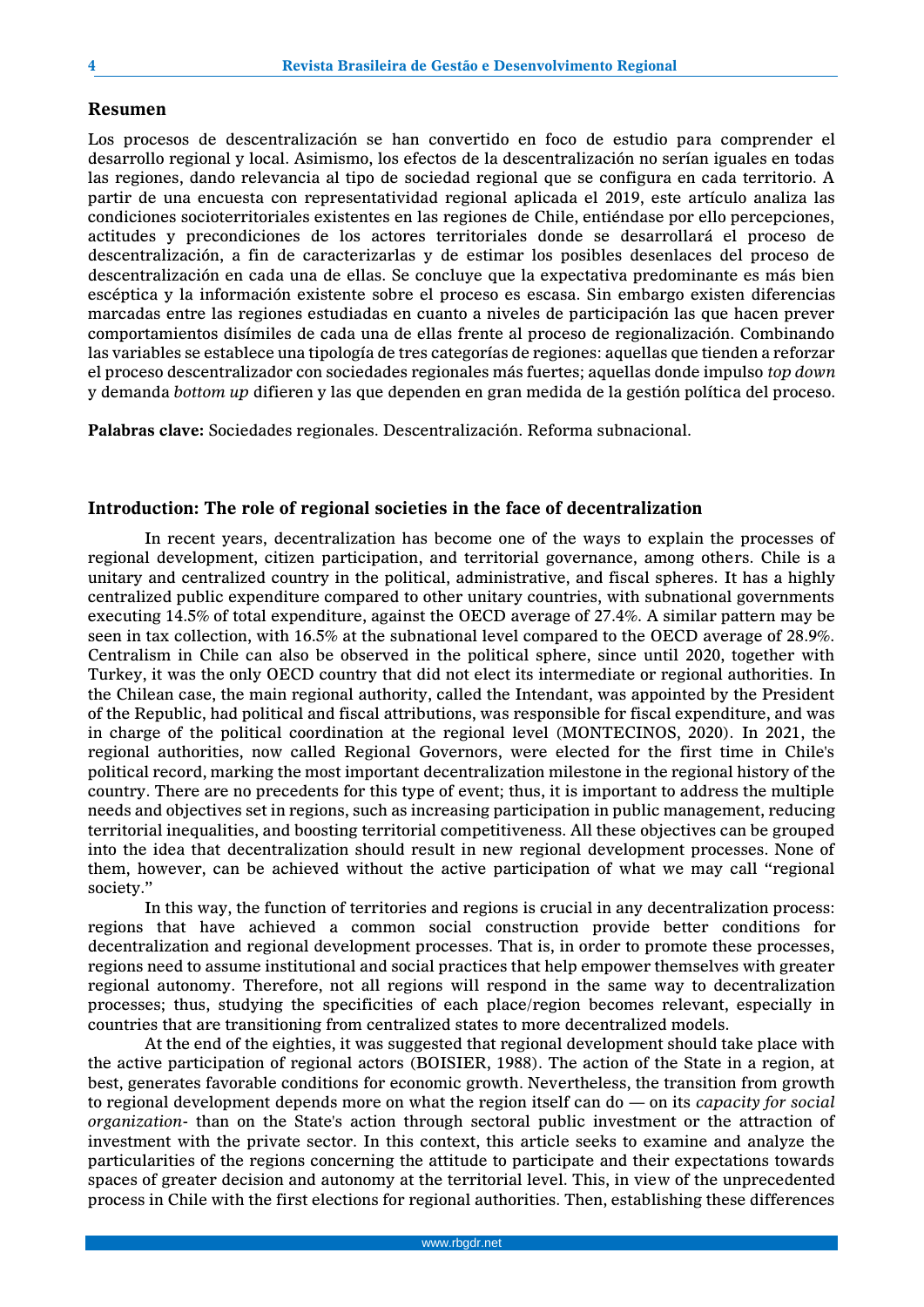is presented as a first step to determine if all territories will have the same results in the face of this process of political decentralization.

The following section discusses the concept of regional society and the influence it can have on decentralization processes. Then the methodology and the results of the study are discussed, and finally, the conclusions close the article.

#### **Participation of Regional Societies in the face of development and decentralization**

Socially building a region means enhancing its capacity for self-organization. That is, to transform a community often segmented by sectoral interests and unaware of their territorial identity- i.e., passive as a result of secular centralism- into a more cohesive and participatory one, that is able to be mobilized in pursuit of collective political projects. Namely, a region that can become the *subject* of its own development. Here we postulate a development that presupposes a regional society organized under the sign of the articulation of actors and social participation. The social construction of regions can only be done with and from the regional community, even if it is incipient and unclear at first (AHMAD, 2015). Without this process, territorial development processes are often not provoked, and it is observed that no matter the amount of public resources that the central State invests in a region, it will not achieve its development if it lacks a *regional*  society with genuinely regional institutions, a political class, a business class, grassroots social organizations, own political projects capable of being collectively concerted. One of the fundamental factors for this to happen is political decentralization, that is, the empowerment of a territory with the ability to decide its leaders and influence the fate of its development. Therefore, for this process to acquire a democratic character, the regional recipient of political power must be more than a formal organizational structure, an elected single-member authority, or a hegemonic social group.

Then, the self-organization of a region and transformation into a cohesive community requires a container with social and identity content, which cannot be other than the organized regional society or community, with a social critical mass, regional political elite, and civil society willing to take the lead and actively participate in their own development. The central issue is that decentralization processes will not have a positive impact if the territories do not become the main responsible ones for activating the mechanisms that operate as causal factors of their own growth and development. (ANDREWS, 2007). Quoting the 2000 Human Development Report of the UNDP in Chile: "Without conversations, public and private, aimed at society, there will be no collective aspirations. At the same time, in order for society itself to be the object of aspirations, the conviction must be strengthened that society is an object under permanent construction and that its architects are concrete subjects." The step from conversation to action will then consist in the preparation and execution of a political change project for the territory in question (BOISIER, 2004). The foregoing makes it possible to state that territories are not a factor of competitiveness in themselves if they do not have potentialities, which may or may not be exploited, depending on the political decisions adopted in the territory (ÁLVAREZ, et al 2010). Regional societies then emerge as a defining factor when territories pursue their own development, and thus, they are also relevant in facing the decentralization processes. One of the variables that is considered key to making decentralization possible "from below" is the existence of a "regional critical mass," understood as regional actors that influence the public definition of territorial development strategies and policies (DELAMAZA, 2012). But not only the presence of a critical mass and a regional society is sufficient but the participation of its actors is a key aspect to understand the dynamics of the process in the territory. There is varied literature that shows the importance of the involvement of regional societies in public affairs at the subnational or territorial level through governance spaces in various matters relevant to the development of a region (VAN DEN BRANDELER, 2014; WEVER, 2012). In the same vein, more decentralized government systems provide greater opportunities for participation and increase the commitment of citizens to public affairs (SPINA, 2014).

Citizen participation is a critical component in a modern democracy (GANUZA, 2017), some research shows that decentralization processes fail due to the low participation and low involvement of citizens (ABEDI, 2020). Also, coordinated citizen action, social cohesion, and committed authorities are emphasized as conditions that must exist in the territory to implement the decentralization process (DAUTI, 2017; MENTOR, 2014). In this sense, the management of local actors (public and private) to promote decentralization processes and with a strong component of citizen participation; also depends on their collective actions in the territory. (ANDERSON, 2000; PASTOR; 2012).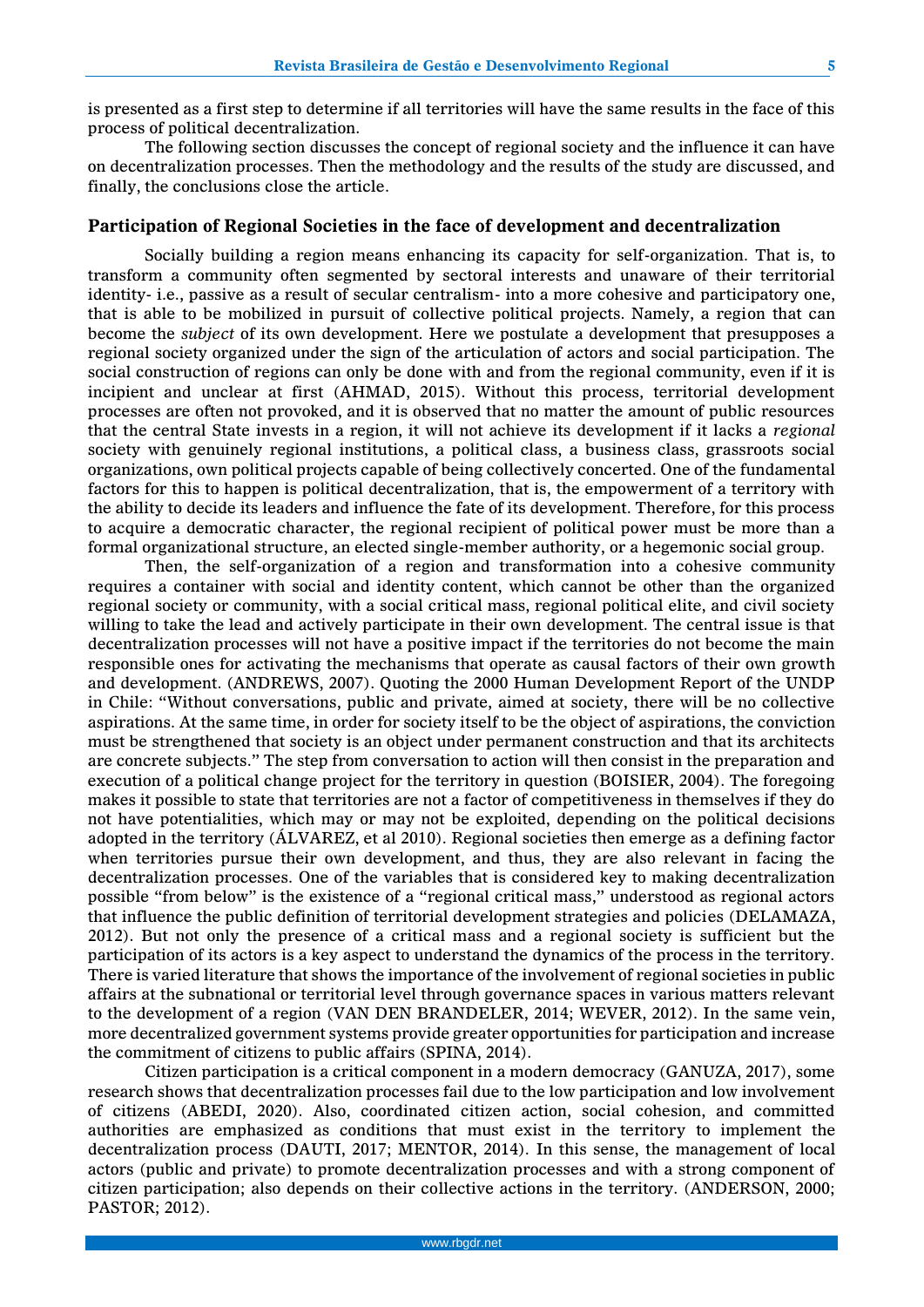In summary, regional societies are not indifferent to processes of participation and decentralization, generating expectations among their actors. Thus, decentralization processes can cause expectations in citizens, mainly as a possible development factor that can influence better well-being and quality of life in a more decentralized public institution (TSELIOS, 2020). For example, in decentralized countries, citizens feel that their involvement can cause positive changes in public management; while in centralized countries, citizens perceive that their voting and participation in public affairs will not have a greater impact on their quality of life (STOYAN, 2018). These expectations are not going to be the same in the face of all public affairs that could be decentralized at the subnational level. For example, for some regions and their citizens, not all areas such as health, education, transport, environment, etc., should be decentralized, even some of them could eventually be better managed from the central level. Therefore, expectations towards decentralization processes may differ depending on which public issues are most sensitive for the inhabitants of a certain territory. Then, it is vitally important to know what citizens expect from a reform that transfers power to the regions, moreover, it is important to know the possible differences that could exist between the different regions of the country. These findings will allow us to identify the socio-political characteristics of the territories and establish how regional communities face the implementation of reforms that grant greater powers to subnational governments.

## **Material and method**

## **Methodological approach and analysis plan**

Due to the nature of the article, which seeks to establish general trends and differentiate between regions, the method used consisted of investigating the perceptions and expectations of the population concerning the ongoing process, their own dynamics of participation, and the links established within the region. The above is operationalized in face-to-face perception surveys applied to representative samples of the regional population between June and August 2019.<sup>5</sup> The survey was applied in nine regions, out of a total of sixteen regions in the country. This covers the vast majority of the country's population (95.4%); in addition, the three most populous regions are included in the sample. For strictly practical reasons, the sample did not include the four extreme regions of Chile (Arica and Parinacota, Tarapacá, Aysén, and Magallanes), thus strictly speaking it should be considered representative of central Chile, in geographical terms. The approach is quantitative, with a mainly descriptive and comparative statistical treatment between the units of analysis, which in this scenario we define as the regions individually considered.

For the analysis of the data, descriptive statistics on the three dimensions of interest are presented first: participation, information, and expectations, seeking to establish patterns of similarity and difference between regions according. This first analysis seeks to verify whether the conclusion of the literature that not all regions face decentralization processes in the same way, holds true in Chile. Secondly, four analyses of composite categories are made to visualize the possible relationships between the dimensions of interest, namely: (a) a comparison of the data by dimension between the different regions to determine similarities and differences; (b) a comparison between the behavior of the most and the least informed segment of the population in terms of expectations and participation in general, given the assumption that information is a major component of the participatory process; (c) an examination by policy area and region of the expectations of centralization/decentralization in order to verify whether the demand for decentralization is transversal to all public policy sectors; (d) and finally, in the light of the preceding analysis, we combine the variables as a way of developing typologies of regions that allow predicting which may be their willingness and attitudes in the first stage of the implementation of political decentralization.

### **Operationalization of variables**

<u>.</u>

The first variable to be operationalized corresponds to that of "regional critical mass," which we refer to as "Participation." Although measuring the existence of a regional "critical mass"

<sup>&</sup>lt;sup>5</sup> The sample included people aged 18 years and over, residing in nine regions of the country according to the 2017 Census. Its application was face-to-face, without replacement, in homes. Number of cases: 4,205 in total. Maximum sampling error (total): 1.5% with a confidence level of 95%. It had a stratified three-stage design, the strata being the intersection of regional capital and other communes, and urban/rural area. The data were then corrected according to a "no response" factor, based on age, gender, geographical location. Sampling Dates: 26 April - 29 July 2019.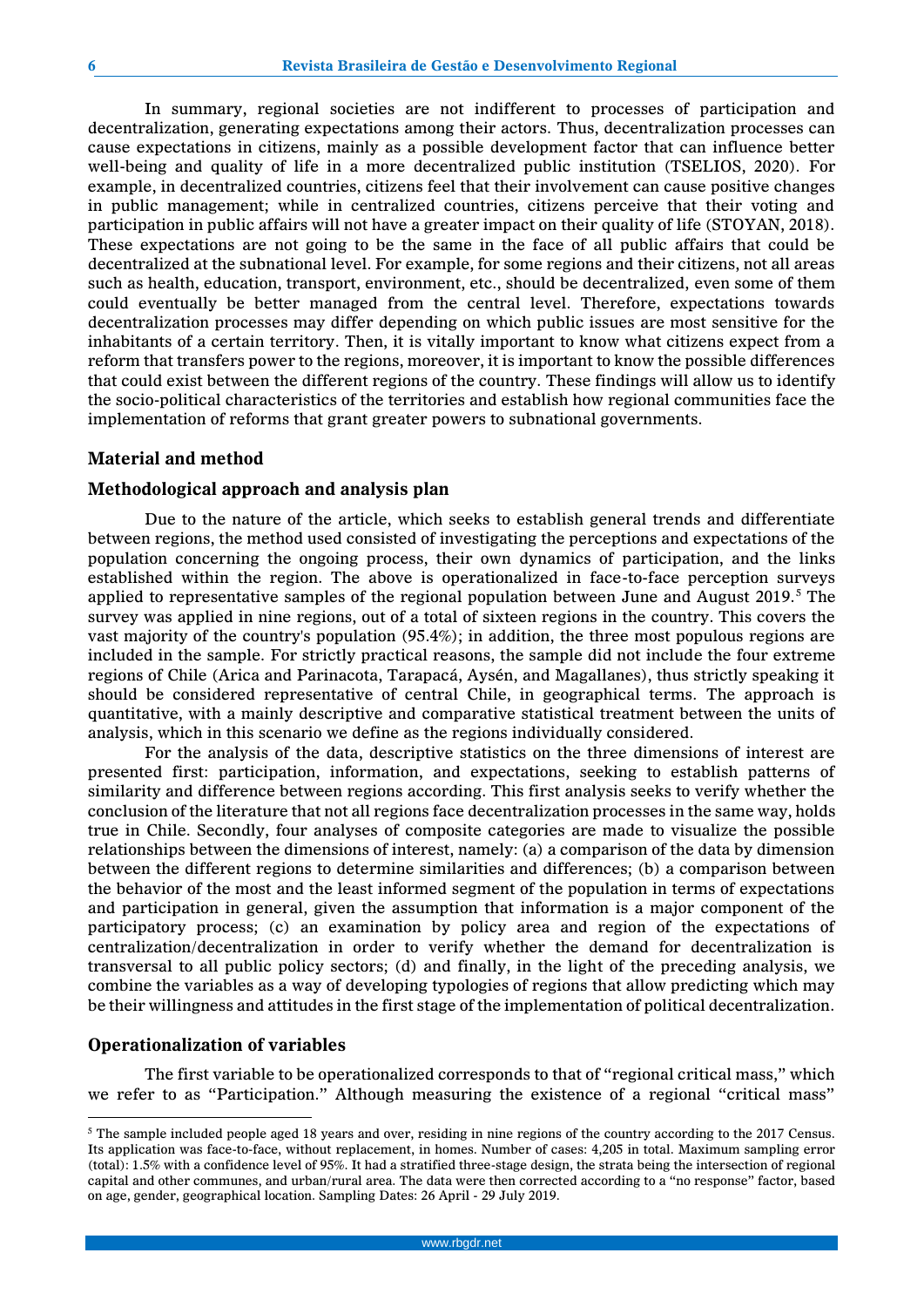involves considering multiple factors, since participation is considered one of the key dimensions of regional societies, this aspect is used as a *proxy*. We have operationalized it into four dichotomized sub-variables that are synthesized in an index with three categories, which allows us to sort the regions. The assumption is that the greater the dynamics of regional society's participation, the greater the critical mass capable of being a direct interlocutor of the political decentralization process that is being initiated. According to the above, the variables considered are synthesized in the following table:

| Variable                              | <b>Response Categories</b>                                                            |           |
|---------------------------------------|---------------------------------------------------------------------------------------|-----------|
| Community collective action           | Yes: At least in one activity in the last 5<br>years. 1 point.                        | <b>No</b> |
| Collective action in the public space | Yes: At least in one activity in the last 5<br>years. 1 point                         | <b>No</b> |
| Virtual public participation          | Yes: He or she he has used social<br>networks for campaigns or complaints. 1<br>point | <b>No</b> |
| Participation in formal organizations | Yes. 1 point                                                                          | No        |

Then, the participation index looks like this: High Participation: 3 and 4 points; Medium: 2 points; Low: 1 and 0 points.

The second variable to be operationalized corresponds to "Information on Decentralization." Here we start from the assumption that knowledge is scarce because this is an unprecedented reform with limited reach, as previously noted, it is limited to the institutional political sphere. In addition, the debate at the level of political actors is usually restricted to which of the powers of the current regional authorities will pass to the new authority. Therefore, to operationalize this variable, it was decided to distinguish between those who have not heard about the current decentralization process and those who at least know that regional governor elections will be held or that there will be a process of transfer of competencies. The results, as detailed below, supported the initial assumption that there is minimal information, although the analysis did allow for the separation of two segments in the population. In this sense, the individual who answers that he or she has heard about one of the two processes is considered informed.

The third variable to be operationalized corresponds to "Expectations about the decentralizing process." Since the process had not yet been implemented at the time of the survey, the instrument was focused on expectations rather than concrete results. For the above, a general question was designed with three graded alternatives: positive expectation, neutral expectation, and bad expectations. In light of the results, these options then became a dichotomy: 1. People with positive expectations who consider that the decentralization process "will be a boost to the regions"; and 2. People with skeptical expectations who think that the process "will leave things more or less the same as now" or that "it will bring more problems for the development of the region."

Finally, the fourth and last variable to be operationalized corresponds to "Public policy areas of interest for regionalization." For the analysis of this area, respondents were asked which areas or services of State competence should be managed at the national, regional, and communal levels. The areas for which this question was asked are those that the community considers of greatest interest, namely: 1. public health, currently with administration at the three levels of government in Chile; 2. elementary and secondary public education, with national financing but communal administration; 3. the administration of public transport, financed and partially administered by the national government with a strong component of private financing and administration; 4. housing and urban development, with administration at all three levels of government and a strong private component; 5. environmental protection, of national government competence; 6. the construction of large public works (such as hospitals, bridges, and roads), of national competence; 7. the location of large companies and industries, of mainly national competence.

#### **Results**

**Participation is heterogeneous between regions, in scope and intensity**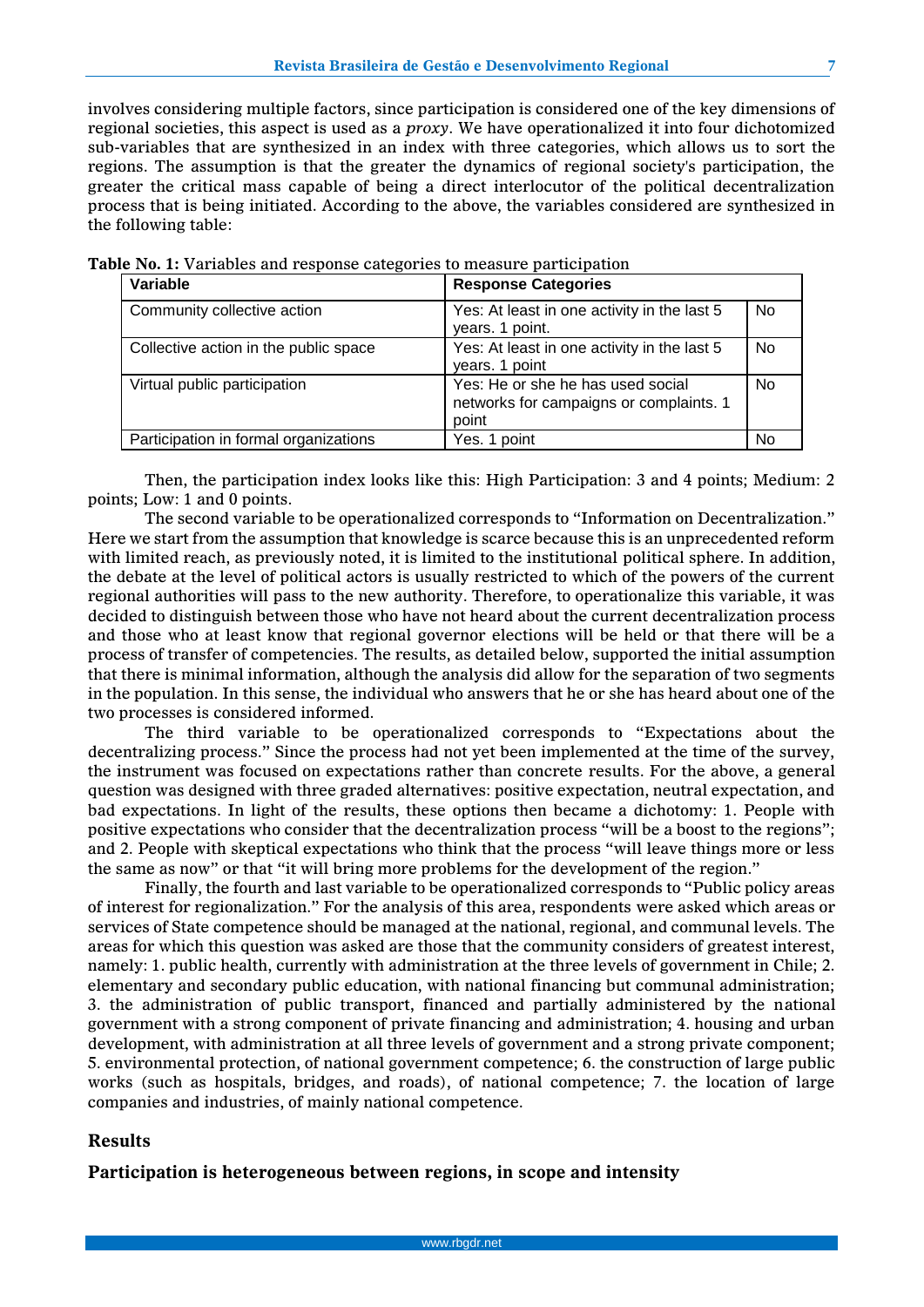Participation in formal organizations reaches 35% of respondents, this result is consistent with other previous regional and national surveys, even though the total number of organizations continues to increase (Sociedad en Acción, 2020: 22). As indicated in the methodology, our definition of participation goes beyond formal organizations and points to an index that includes diverse types of collective actions and the use of social networks on the internet. Our definition significantly expands participation by considering various modalities, also establishing a certain measure of intensity. If we only consider it in dichotomous terms, it is obtained that almost two-thirds of the respondents report some form of participation. If we raise the standard to those who have participated in at least two types of activities, the percentage reaches 42%. The details by region can be found in Table 2.

|              |              | Low              | Medium          | High                |  |
|--------------|--------------|------------------|-----------------|---------------------|--|
| Regions      | Has not      | Has participated | Has             | Has participated in |  |
|              | participated | in one type of   | participated in | three or four types |  |
|              |              | activity         | two types of    | of activities       |  |
|              |              |                  | activities      |                     |  |
| Antofagasta  | 53%          | 19%              | 14%             | 14%                 |  |
| Coquimbo     | 35%          | 22%              | 15%             | 28%                 |  |
| Metropolitan | 31%          | 26%              | 16%             | 26%                 |  |
| O'Higgins    | 32%          | 25%              | 17%             | 26%                 |  |
| <b>Nuble</b> | 19%          | 20%              | 22%             | 39%                 |  |
| Bío Bio      | 48%          | 24%              | 14%             | 14%                 |  |
| Araucanía    | 32%          | 12%              | 20%             | 36%                 |  |
| Los Ríos     | 32%          | 22%              | 20%             | 26%                 |  |
| Los Lagos    | 34%          | 30%              | 16%             | 19%                 |  |
| Average      | 35%          | 22%              | 17%             | 25%                 |  |

|  | Table No. 2: Percentage of the population that participates in collective activities |  |  |  |  |  |  |
|--|--------------------------------------------------------------------------------------|--|--|--|--|--|--|
|--|--------------------------------------------------------------------------------------|--|--|--|--|--|--|

Source: own elaboration with data from *Barómetro Regional* surve*y* 2019.

It can be observed that the regional differences are significant. While Antofagasta and Bío Bío have the lowest percentages of participants; the Metropolitan Region (MR), O'Higgins, Araucanía, and Los Ríos reach almost 70% of participants, considering all modalities. Making a more specific analysis of participation as an aggregated category by region, Ñuble and Araucanía stand out with a greater intensity in forms of participatory action. In these regions, those who show high participation, exceed 35% of the sample. On the contrary, Antofagasta, followed by Bío Bío, is at the other extreme, with the highest percentage of people who do not participate in any of the surveyed modalities (about 50%) and with the lowest percentage of people in high participation, where neither of these two regions reaches 15%.

For its part, considering the different modes, pointing to the internal structure of the regional participation, the variable of action "in the public space" has the highest average percentage (45%), followed by the "community" action (39%), while participation "in organizations" reaches 35% and the virtual "social networks" for 33%. These data suggest that collective action has been acquiring a greater dynamic than that of participation in organized groups, a contemporary trend that has also been observed in other analyses, especially since 2011. The participatory profile of each region differs internally, which is also a relevant point to observe. If we take only the extreme data in each category, Ñuble offers the highest value in three categories (community, public space, and organizations), while the Metropolitan region has it in social networks. The lowest percentages are Bío Bío (community and public space) and Antofagasta in social networks and organizations.

#### **Information on the decentralization process is low in all regions.**

The average number of people who have some information about the most basic decentralization processes reaches almost a quarter of respondents.<sup>6</sup> While 16% have heard of one

<u>.</u>

<sup>6</sup> The current decentralization process in Chile contemplates two dimensions: political and administrative. The first is realized through the direct election of the new Regional Governor, which was initially to be held in October 2020 and was postponed until April 2021 because of the pandemic; and the second, the transfer of competencies from the central to the regional level.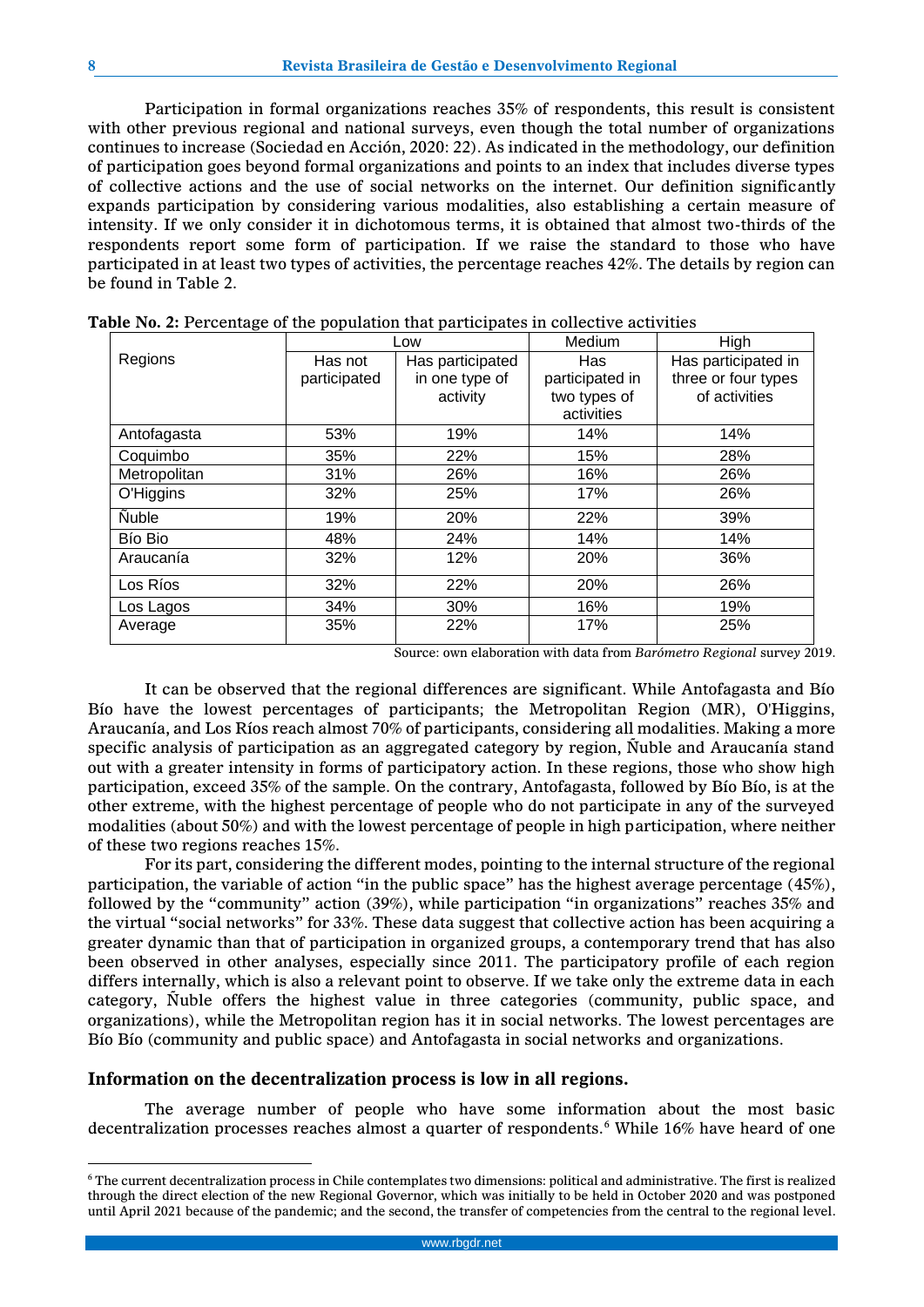of the two processes (election of regional governor and transfer of competencies), those who have heard of both only reach 9% of respondents. There is a clear challenge in socializing this important innovation in the political process. Table 3 presents the details by region.

| Region              | I have heard of some of the |  |  |  |  |
|---------------------|-----------------------------|--|--|--|--|
|                     | decentralization processes  |  |  |  |  |
| Antofagasta         | 17%                         |  |  |  |  |
| Coquimbo            | 25%                         |  |  |  |  |
| Metropolitan Region | 25%                         |  |  |  |  |
| O'Higgins           | 28%                         |  |  |  |  |
| <b>Nuble</b>        | 28%                         |  |  |  |  |
| Bío Bio             | 21%                         |  |  |  |  |
| Araucanía           | 23%                         |  |  |  |  |
| Los Ríos            | 29%                         |  |  |  |  |
| Los Lagos           | 25%                         |  |  |  |  |
| Average             | 24%                         |  |  |  |  |

**Table No. 3:** Level of knowledge about the decentralization process in Chile

Source: Own elaboration based on the *Barómetro Regional* survey 2019.

Despite the visible differences between the regions, these are not truly relevant, since none of the regions studied reaches 30% of people who have heard of any of these decentralization processes. In the upper section, the two most recently formed and smaller regions stand out (Ñuble and Los Ríos), but also O'Higgins, where, according to our knowledge, there is no particular process of decentralizing pressure. Antofagasta appears as the most "uninformed" region, followed by Bío Bío.

# **Expectations are mostly skeptical, except among those who are informed of the decentralization process**

In general terms, there is no positive expectation regarding these decentralizing processes. Forty-five percent of the responses consider that it will be a boost to the regions, but an almost equivalent 43% believe that things will not change much, which could be due to both the lack of information and the widespread distrust in the political-institutional processes in the country. This distrust is compounded by those who believe that the process "will bring more problems to the region" (12%), which configures a skeptical majority about the process. Figure 1 shows the detail by region while disaggregating the expectation according to whether the person is informed or not.

The mostly positive expectation is only present in two regions (Coquimbo and O'Higgins), while at the other extreme, the most skeptical are Araucanía and Bío Bío. It is not possible to draw conclusions from these data, but a conjectural interpretation could be suggested for the case of Coquimbo and a more structural one for the case of the "skeptical" regions. The situation of Coquimbo could be explained by the fact that the authority that led to the reforms, was the Undersecretary of Regional Development Ricardo Cifuentes (2014 - 2018), who had previously been mayor of the Region of Coquimbo (2006 - 2010), being the first time that a former mayor was appointed in charge of the portfolio responsible for these issues. However, Cifuentes was later defeated in his candidacy for regional governor in Coquimbo. In the case of Araucanía and Bío Bío, these are the regions with the highest percentage of Mapuche population, where there is a historic demand for Indigenous territorial and cultural rights, as well as Indigenous autonomy, and representation, which has sometimes led to serious conflicts and acts of violence. It could be thought that the proposed political reforms, which do not include any of these matters, do not adequately respond to the more complex requirements that arise in the regional debate.

As mentioned in the methodology, we will analyze if the expectations vary according to the level of information, since this is expected to establish if it is a socialization of information problem or if we are in the presence of other phenomena. In this regard, the results indicate that on average the positive expectations about the decentralization process are substantially higher among the people informed about it, reaffirming the challenge of making this process much better known among the inhabitants of the country. Figure 1 shows a regional overview.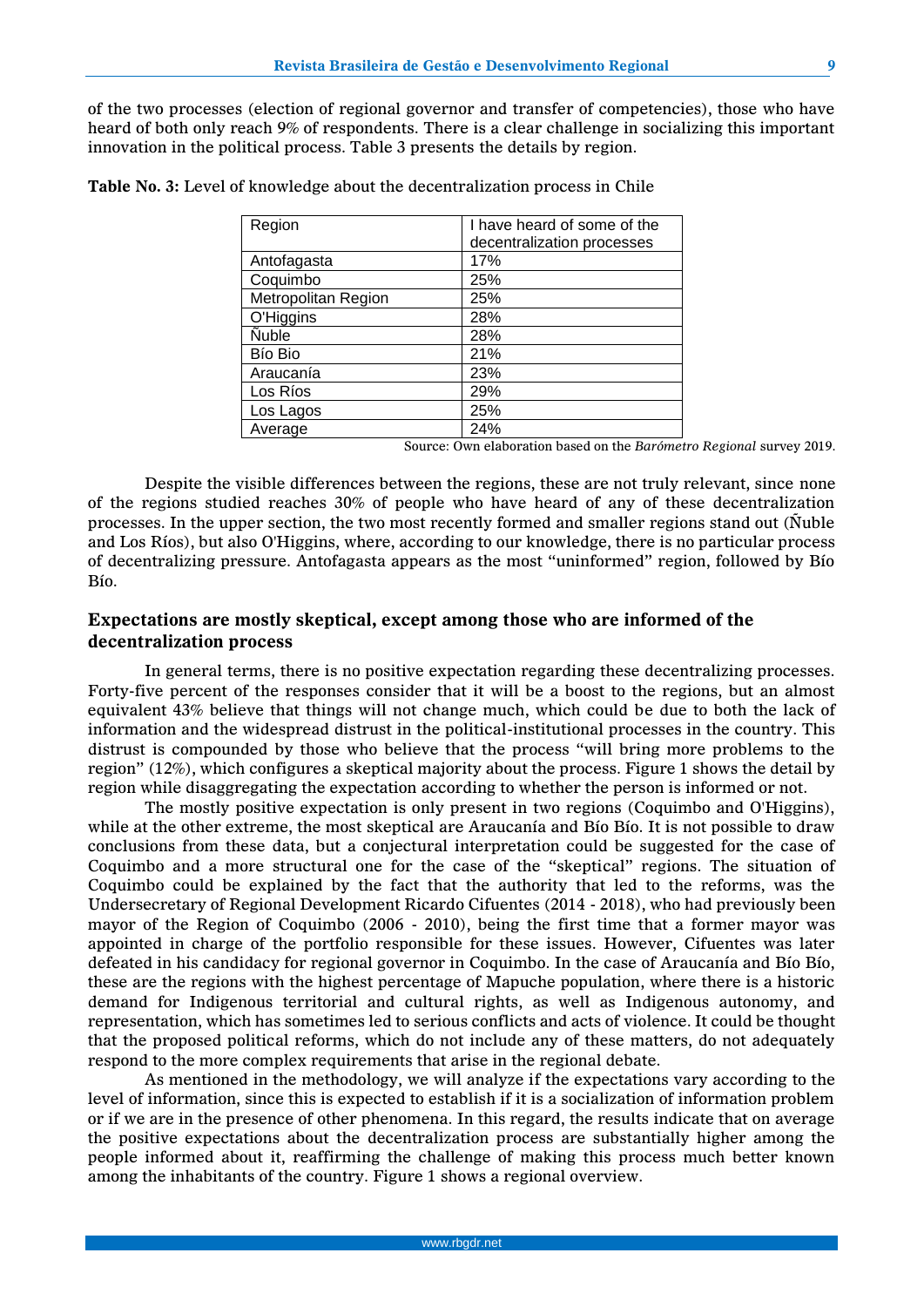

**Figure No. 1:** Positive expectations about the political decentralization process by region, according to the level of information

Source: Own elaboration based on the *Barómetro Regional* survey 2019.

The graph helps to visualize particular situations. Two regions strongly contrast; in one (Coquimbo), being informed would have no influence on expectations, while in the other (Araucanía), this would have greater importance. In this way, in Coquimbo, the expectations of the informed are close to the national average and coincide with those of the uninformed, while in La Araucanía the opposite happens. In the latter region, the informed have the most "positive" expectations, while the uninformed have the most "skeptical and negative" expectations in the country. As indicated before, Coquimbo is the region with the highest percentage of people who have positive expectations, while Araucanía is the region with the lowest percentage of these people.

We could say that in general, the support for decentralization is exclusive to a small group of informed people, except for Coquimbo, and with Araucanía and Antofagasta as the most acute examples. If we continue with the line of political interpretation outlined above, we could mention the fact that in both regions there are actors strongly committed to the decentralization process, and who have probably played a relevant role in their respective territories. In the case of Antofagasta, there a senator strongly committed to decentralization exists who serves as leader of the regionalist Congressional Caucus, a former presidential candidate, and who has an important media presence at the national level. In the case of La Araucanía, this region is the headquarters and engine of various initiatives in the field of decentralization, we refer to the *Chile Descentralizado Foundation*, which under the leadership of a former dean of the Universidad de la Frontera has played a fundamental role in promoting reforms in the matter. In both cases, in Antofagasta and La Araucanía, we would be in the presence of an "elitist" adhesion or circumscribed to certain circles of regional actors, while in Coquimbo, as an exceptional case, the adhesion would be more expanded.

### **Transversally to all public services, the decentralizing demand is limited**

The following shows the interest of the regions in decentralizing a series of public services associated with social policies of territorial interest. A general view indicates that the decentralizing pressure is not expressed as a reduction in the functions of the central government. Rather, there is an inclination to consider that some services and areas of public action should be predominantly managed by the central government. On average, the allocation of such functions is substantially higher than those assigned to regional and local governments. These perceptions can be interpreted both as the inertia of current centralism as well as a "modest" or "self-limited" expectation regarding decentralization. The national panorama by sector is expressed in the following table.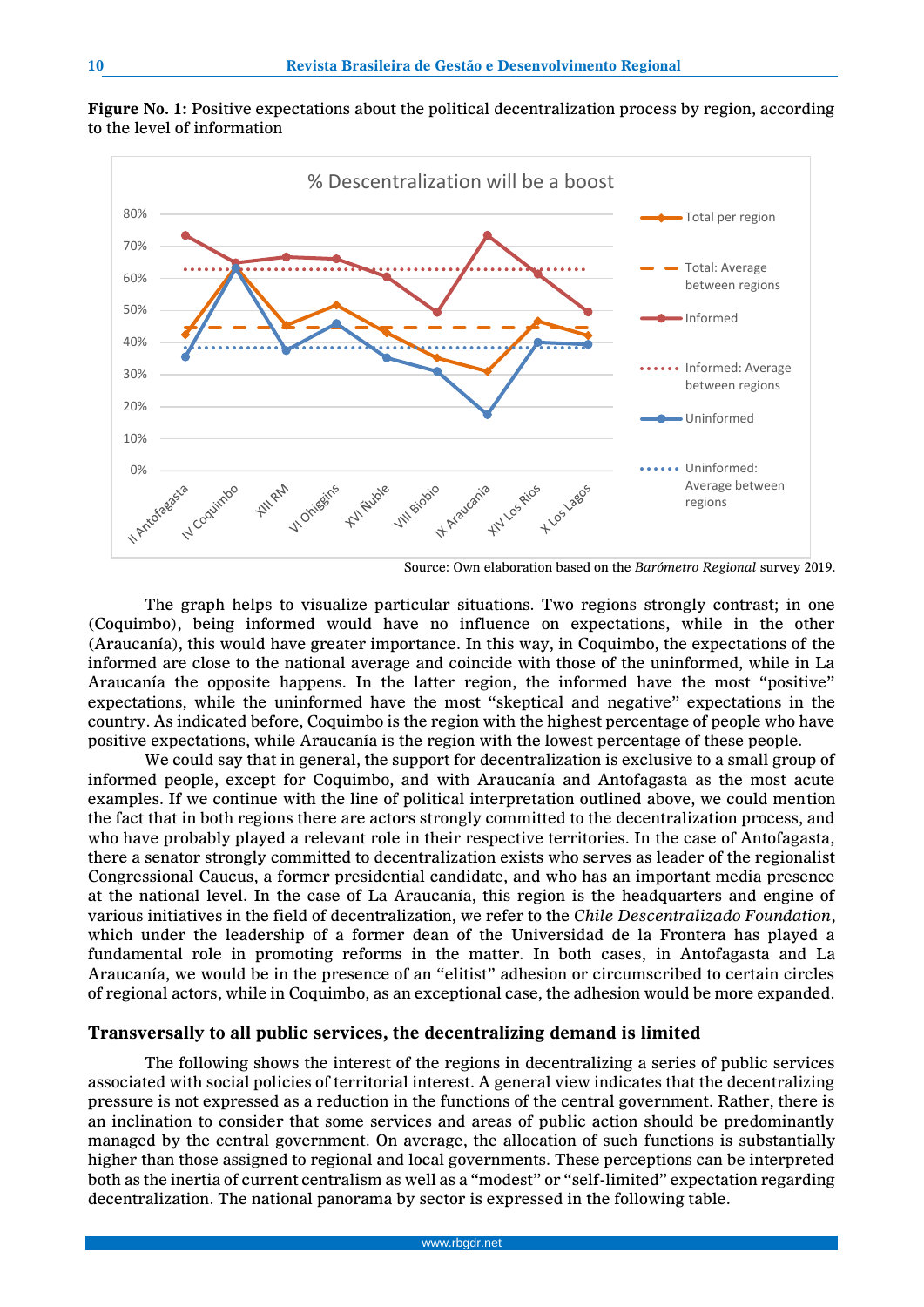| <b>Policy Area</b>                         | <b>Central</b>    | Regional          | Local             |
|--------------------------------------------|-------------------|-------------------|-------------------|
|                                            | <b>Government</b> | <b>Government</b> | <b>Government</b> |
| <b>Public Health</b>                       | 55%               | 30%               | 16%               |
| Elementary and Secondary Public Education  | 58%               | 35%               | 15%               |
| <b>Public Transport Administration</b>     | 38%               | 42%               | <b>20%</b>        |
| Housing and Urban Development              | 40%               | 38%               | 22%               |
| <b>Environmental Protection</b>            | 49%               | 32%               | 19%               |
| <b>Construction of Major Public Works</b>  | 56%               | 33%               | 11%               |
| Location of Large Companies and Industries | 46%               | 40%               | 14%               |
| Average                                    | 47,7%             | 35,7%             | 16,7%             |

**Table No. 4:** Desired levels of government by political area; the percentage of people who chose each level is indicated

Source: Own elaboration based on the *Barómetro Regional* survey 2019.

Firstly, it is observed that the division of functions between "central government" and "regional and local governments" divides citizen opinion into two halves, although with a clear predominance of the regional at the subnational level. In all areas, the central/national government reaches preference levels above 40%. A second finding is that the policy areas where a "centralizing" provision predominates refer, on the one hand, to traditional functions of the central government such as the construction of large public infrastructure. On the other hand, and immediately after in priority, appear those services that began decentralization in the eighties: health and public education, which are currently under municipal administration. It is possible to think that the latter underlies a critical balance of the municipalization process conducted by the military dictatorship within the framework of a neoliberal policy and a vindication of the traditional roles of the Chilean state in the social area. In all, but these three sectors, the number of people who prefer subnational levels is higher than those who prefer central administration. Transport and Housing lead the decentralizing demand, both with a preference for the regional level. At the regional level, the administration of public transport and the location of large companies and industries are especially preferred. Although the municipal level is not the most preferred in any sector, the greatest demand to decentralize to this level occurs in housing matters. All of these are precisely areas where there have been significant conflicts between the territories and the central administration. On the other hand, this is not the situation with environmental protection, which has also been a cause of conflicts, but where the demand is evenly split between the national and sub-national levels. In any case, these are sectors of public action that are currently very strongly centralized, especially the first two. Additionally, an analysis by region can be proposed. For each region, the average between the services is calculated and defined as "Intensity". Table N°5 shows differences in the preferences of each region and the intensity of interest, the intensity is noted in the last column of the table. Ñuble and Araucanía mark the highest intensity, understood as the average, between services, of the percentage of people who want to decentralize. To these is added Coquimbo, which however shows substantive differences between the different sectors or policy areas. In the Metropolitan Region, on the other hand, the intensity of decentralizing demand in the public services studied is much lower.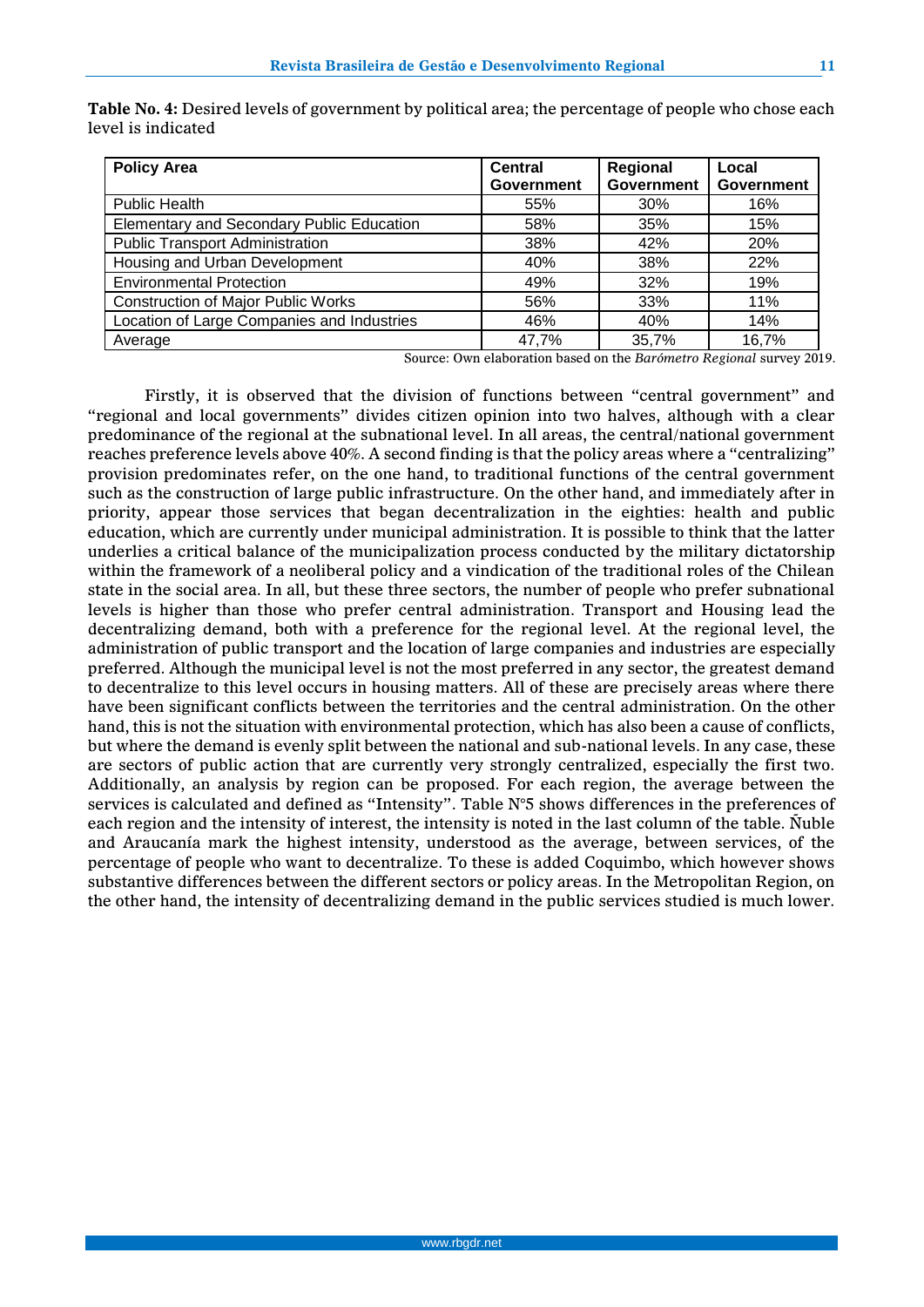| Service/                          | <b>Health</b> | <b>Education</b> | <b>Transport</b> | <b>Housing</b> | <b>Environment</b> | <b>Public</b><br><b>Works</b> | Location<br><b>of</b><br><b>Industries</b> | Avg.<br><b>Between</b><br>Services or |
|-----------------------------------|---------------|------------------|------------------|----------------|--------------------|-------------------------------|--------------------------------------------|---------------------------------------|
| <b>Region</b>                     |               |                  |                  |                |                    |                               |                                            | <b>Intensity</b>                      |
| Antofagasta                       | 35%           | 43%              | 58%              | 55%            | 38%                | 46%                           | 46%                                        | 46%                                   |
| Coquimbo                          | 48%           | 61%              | 67%              | 60%            | 54%                | 46%                           | 46%                                        | 55%                                   |
| Metropolita<br>n                  | 24%           | 26%              | 30%              | 35%            | 25%                | 27%                           | 35%                                        | 29%                                   |
| O'higgins                         | 41%           | 41%              | 66%              | 60%            | 40%                | 40%                           | 51%                                        | 48%                                   |
| <b>Ñuble</b>                      | 73%           | 73%              | 82%              | 84%            | 72%                | 67%                           | 75%                                        | 75%                                   |
| Bío Bio                           | 35%           | 42%              | 58%              | 49%            | 52%                | 30%                           | 48%                                        | 45%                                   |
| Araucanía                         | 62%           | 65%              | 72%              | 81%            | 68%                | 51%                           | 68%                                        | 67%                                   |
| Los Ríos                          | 41%           | 42%              | 59%              | 57%            | 50%                | 38%                           | 57%                                        | 49%                                   |
| Los Lagos                         | 39%           | 51%              | 58%              | 55%            | 50%                | 41%                           | 52%                                        | 49%                                   |
| Avg.<br><b>Between</b><br>Regions | 44%           | 49%              | 61%              | 60%            | 50%                | 43%                           | 53%                                        |                                       |

**Table No. 5:** Percentage of the population indicating the service should be under the management of a regional or communal authority

Source: Own elaboration based on the *Barómetro Regional* survey 2019.

In terms of sectors, in all non-metropolitan regions, except for Araucanía, the decentralization of public transport is demanded as a priority, which can be understood as a result of the injection of large resources in the capital as a consequence of the transport system crisis in Santiago since this injection has been used in the public debate as an endorsement for the decentralization process.

## **Towards a typology of regions**

The analysis makes it possible to group the regions into categories according to their general disposition to the initiated decentralization process, and they already show very differentiated patterns of disposition and expectation. This would also suggest that a differentiated decentralization process will be implemented, taking into account the expectation, intensity of demand, and the regional "critical mass". It is possible that regions with a stronger regional "critical mass" will be active counterparts of the process. But depending on their expectation, positive versus skeptical, and above all on how strong their demand for decentralization is, their readiness at the first stage of the process of installing regional governments may vary. According to the above, the possible combinations between the three selected variables are eight according to the values a. have/do nothave "higher critical mass", those regions in which those who participate in two or more types of activities are located above/below the average between regions, b. positive/skeptical expectations, higher than average, and c. high/low intensity of decentralizing demand, that is, the average of people who want the policy areas entrusted to the subnational level is higher/lower than the average between regions. The eight possible combinations are detailed in Figure 2, where the relative position of the different regions concerning these three variables is illustrated. To show three variables in a two-dimensional graph, the size and color of the dots/bubbles have also been used as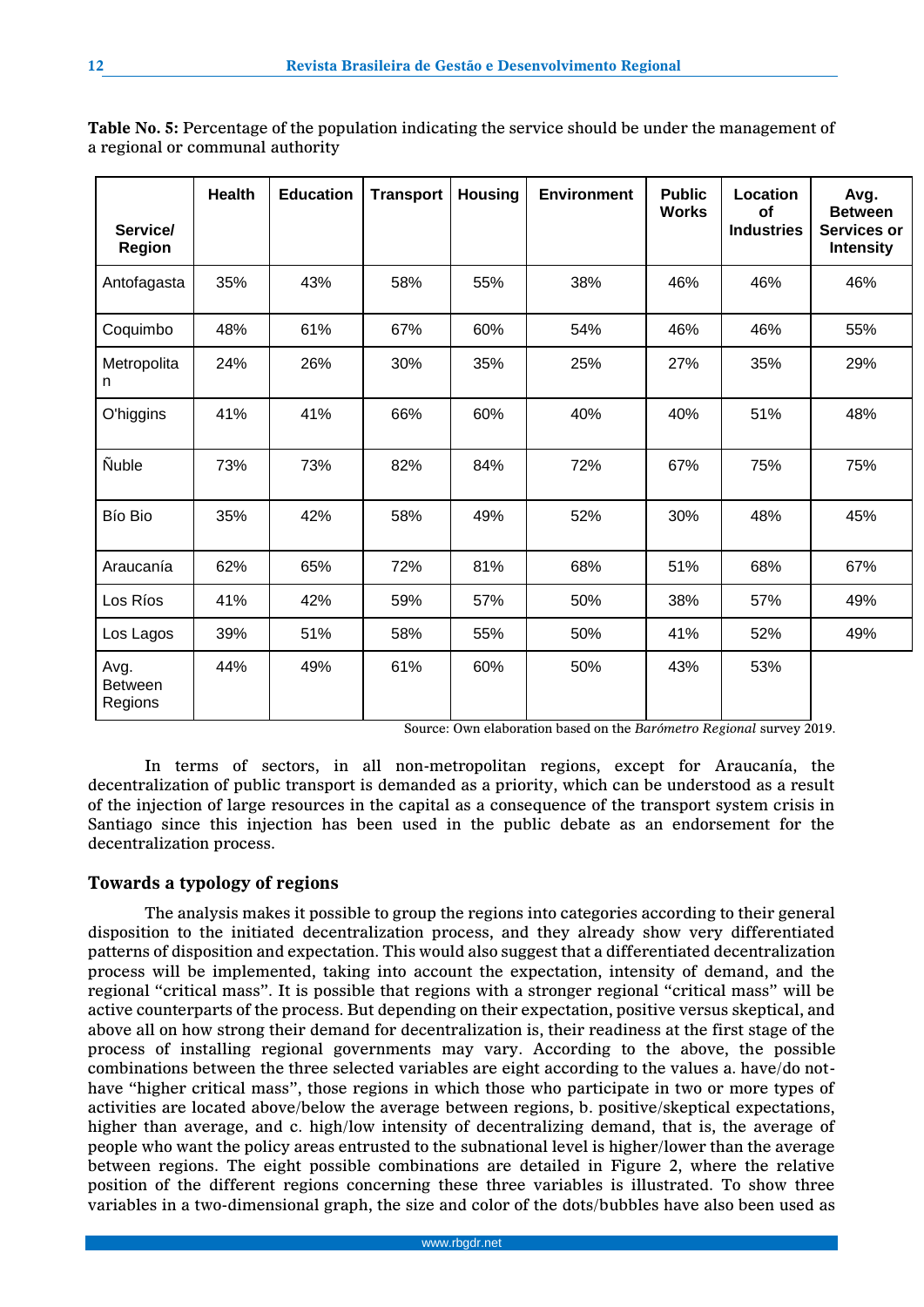an indicator. In this way, the size of the bubbles is proportional to the number of people with high or medium participation, those of color are above average, while empty ones are below average in that indicator. The vertical axis indicates the percentage of people with positive expectations, while the horizontal axis shows the percentage according to the intensity of decentralizing demand, in both axes the average between regions is shown.

**Figure No. 2**: Distribution of regions according to 1. participation (size and color of the point); 2. expectations (vertical axis); and 3. intensity of decentralizing demand (horizontal axis)



Source: own elaboration based on *Barómetro Regional* survey data 2019.

Three categories are observed: "passive" in the lower-left corner, "active but with limited demand" in the upper-left corner, and "active with high demand" on the right side. According to the graph, it seems to us that the eight logical types can give rise to three large categories of regions and anticipate their possible behavior concerning the process at this initial stage of reform implementation.

**Type 1: Regions with passive societies, low intensity decentralizing process, or potentially co-opted.** These are regions whose presence and disposition of their regional actors are less protagonist; in all of them there is a more skeptical expectation and at the same time the demand is less intense. In them, a rather passive behavior is expected and dependent on the action of the elected authority. This may translate into a slower process, or to the co-optation of the region by clientelist or "elitist" leaderships, with low citizen involvement. This is the case of Antofagasta, Bío Bío and to a lesser extent Los Lagos.

**Type 2: Regions with active societies but less intense demand, well-articulated decentralizing process**: These are regions with a greater presence of regional actors or participatory citizens, who have a positive expectation of the decentralization process, but whose demand is relatively low. In these cases, clear support for the process is expected, with a lower level of conflicts regarding the speed of the process and the margins of autonomy. The regional leadership should have active and cooperative social counterparts in the process. This is the case of O'Higgins and Los Ríos.

**Type 3: Regions with active societies and intense demand, decentralizing process with strong pressures for autonomy.** Unlike the previous ones, these regions have a high critical mass and a greater demand, which can be channeled into more autonomous leaderships. This type groups more "skeptical" regions (Ñuble and Araucanía) and a region with positive expectations (Coquimbo).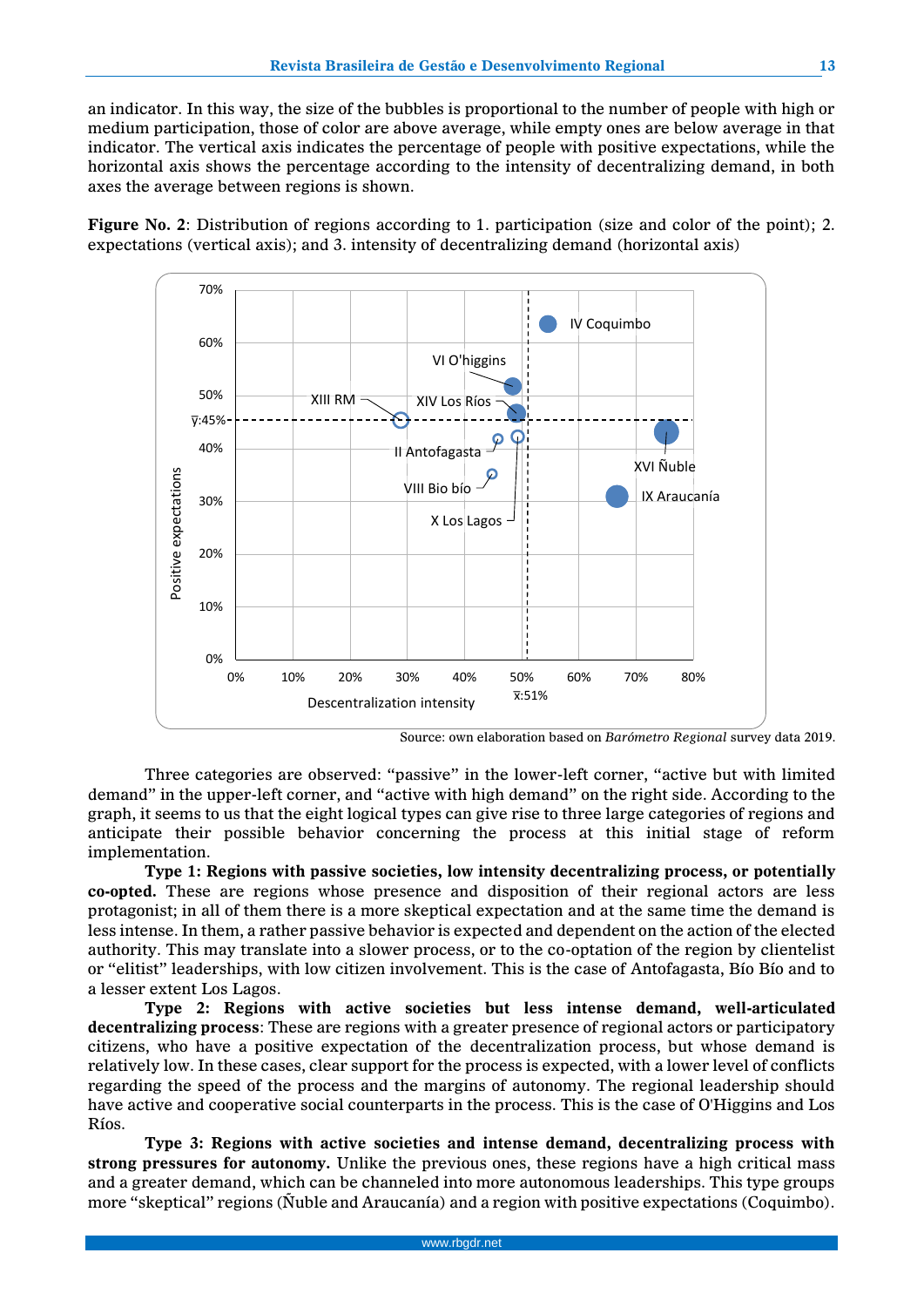In the former, greater conflict and dispute over the pace and scope of the process are to be expected, with strong pressures on the regional leadership. In Coquimbo, frustration can occur if high expectations are not met, but a greater agreement between the regional leadership and society of Coquimbo is to be expected.

### **Conclusions**

This research aimed to establish some basic conditions that can be recognized in the citizenship of the regions of Chile, at the start of the decentralization process. As we anticipated, the panorama between the regions is not homogeneous and the differences found between regions reinforce the need for research at the subnational level, not so much in terms of "how politics is implemented," but rather of how a regional public sphere and a process of redistribution of political power are constructed.

The general expectation regarding the decentralization process is predominantly skeptical, to which is added very low information regarding it. Therefore, in general terms, there is a need to establish debate and deliberation on the prospects of the process, based on much more information about its meaning. On the other hand, the decentralizing demand is not homogeneous and the same happens with regional capacities or "critical mass" that also differ between regions. This means that the decentralization process will not be implemented in the same manner in all regions; therefore, we will be facing asymmetric decentralization. While in some regions we can expect a social dynamism and a positive attitude towards decentralization, in others we can anticipate a greater level of conflict and the intensification of autonomous demands. Combining the mentioned different factors, a difficult implementation of the process in its first stage is to be expected. Our data suggest that the active support will be scarce, and that, either the rather passive and authority-dependent behavior, or the strengthening of autonomous demands in regions with greater critical mass will predominate.

However, the suggested typology of regions allows us to observe the differential behavior between them and delve into the traits that determine their attitude towards the process. Additionally, it will be necessary to observe the evolution of regional leadership and the modes of relationship with the "presidential delegates," which is also a new figure in the regional panorama. One aspect to highlight is the importance that collective action is acquiring as a participatory tool to influence public affairs at the subnational level. In the future, when there is a greater installation of the decentralization process in Chile, it would be interesting to analyze how social movements or collective instances, are assuming or not a leading role in the orientation and design of public policies at the territorial level.

A challenge for countries, especially for those that are promoting decentralization processes, is to demonstrate and sensitize citizens about the importance of these types of reforms for the wellbeing and quality of life of the population. Regional communities should understand and value that a more decentralized state can lead to improved democracy and more timely public management in the face of regional or local issues or public affairs.

#### **Acknowledgments**

This publication, part of its elaboration and design, was funded through the research project Fondecyt 1180496; by the National Agency for Research and Development (ANID). Chile.

## **References**

AHMAD, M.; TALIB, N. Empowering local communities: decentralization, empowerment and community driven development. **Quality & Quantity**, *49*(2), 827-838. 2015

ALVAREZ, R.; RENDON, J. El territorio como factor del desarrollo. **Revista Semestre Económico**, 13(27),39-62, 2010.

ANDREWS, C. W., & de Vries, M. S. High expectations, varying outcomes: decentralization and participation in Brazil, Japan, Russia and Sweden. **International Review of Administrative Sciences**, *73*(3), 424–451, 2007.